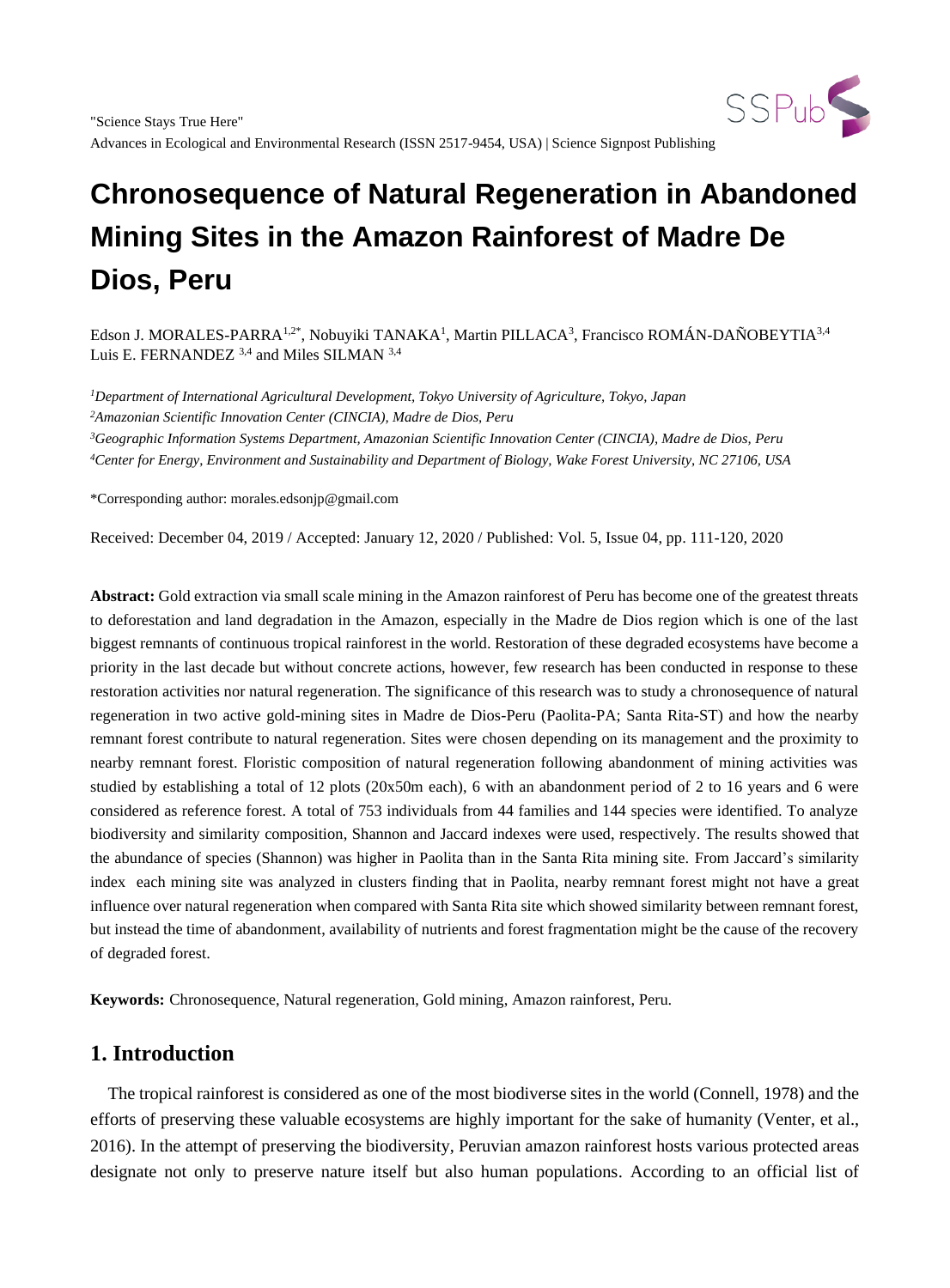#### 112

#### **Chronosequence of Natural Regeneration in Abandoned Mining Sites in the Amazon Rainforest of Madre De Dios, Peru**

protected areas in Peru published by SERNANP (2019), only in the Region of Madre de Dios 3 National Parks, 1 National Reserve, and 2 Communal Reserves are part of the National Administration, and 25 Private Conservation Areas aim to preserve this great biodiverse ecosystem (Vuohelainen, et al. 2012). But despite these efforts, the region has face severe deforestation caused by agriculture, logging, cattle raising and gold mining (Román - Dañobeyta , et al., 2015) . A recent study (Caballero Espejo, et al., 2018) showed that from the years of 2010 to 2015, mining took the lead as cause of deforestation in the region and in a laps of 7 years (2010 – 2017) 64584ha were lost to gold mining. Given the current situation of deforestation and consecutively loss of biodiversity due mining, this study aimed to 1) conduct a chronosequence of secondary successional forest in active gold mining sites in the Region of Madre de Dios to analyze the response of forest after abandonment taking a close look into the floristic composition and structure, and 2) to analyze how remnant forest influence natural regeneration of nearby degraded lands. Thus, to accomplish our objectives, satellite images and aerial photographs were used for the site selection. To address biodiversity, Shannon's diversity Index was used (Kennard, 2016) and to analyze similarity between successional stages, Jaccard's similarity index was used.

## **2. Materials and Methods**

## Study area and site selection

The region of Madre de Dios is one of the 24 first-level administrative subdivisions of Peru. This region, part of the tropical rainforest, is located in the southeast side of the country neighboring Bolivia and Brazil, with an area of 85,182.63 km<sup>2</sup> and, divided into 3 provinces (Tambopata, Manu and Tahuamanu), is the third biggest region in Peru (Instituto Nacional de Estadistica e Informatica [INEI], 2017) According Holdridge (1966), 14 life zones are found and, notwithstanding the richness in biodiversity that this region holds (Gentry, 1988), it has been suffering the constant pressure of human activities such as cattle raising, agriculture, logging and mining (Venter, et al., 2016). Gold mining has increased rapidly in the region (Asner, et al. 2013, et al**)** and has become the main source of income for local and outer residents. This activity is mostly realized in a small scale, but it has led to a severe loss of forest cover, 6145ha/year (Román - Dañobeyta , et al., 2015).

To conduct this study the sites and plots were chosen based on two criteria: 1) managed by the same individual or organization and 2) early successional plots must had a considerable distance to remnant forest.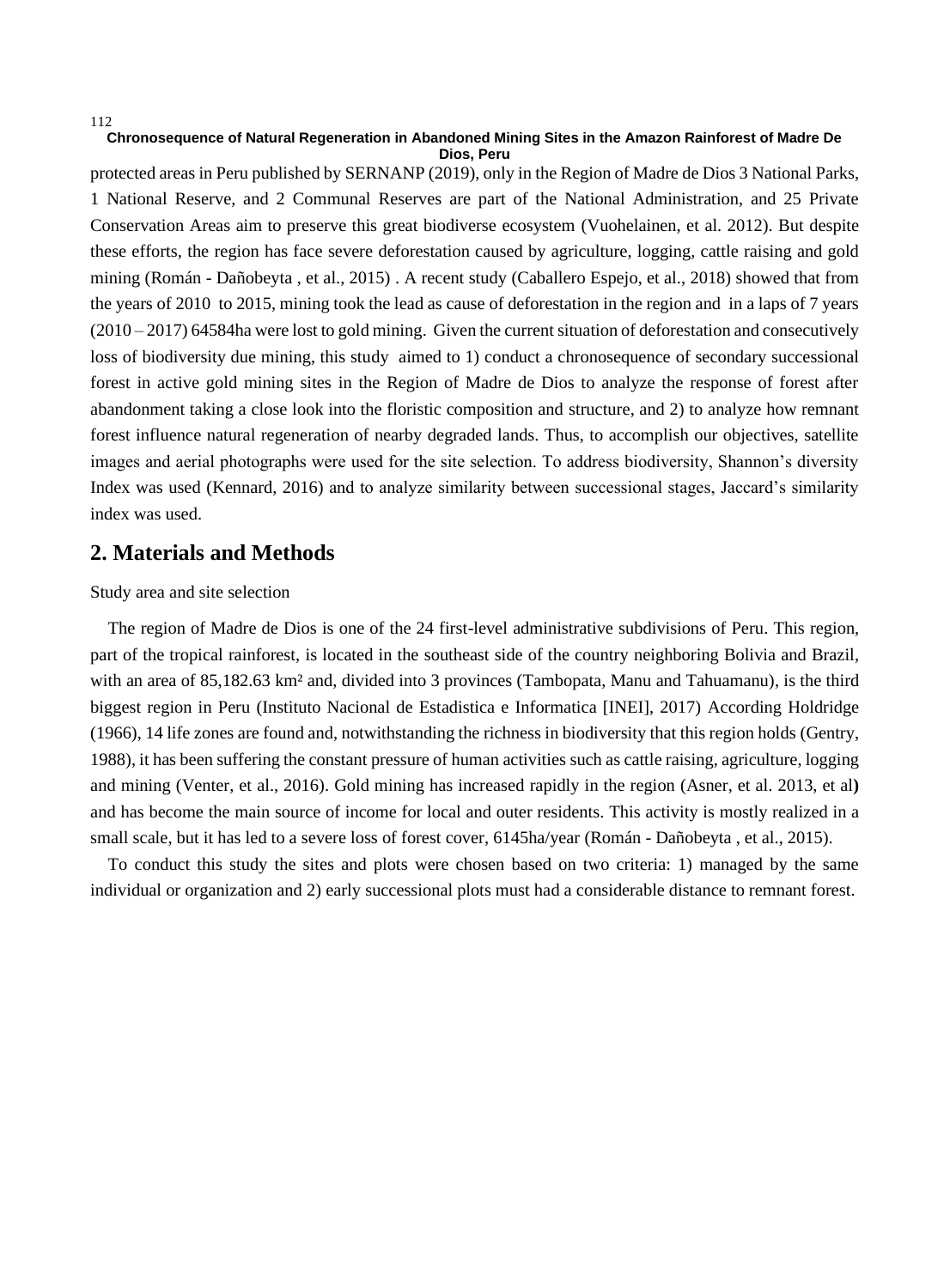**Chronosequence of Natural Regeneration in Abandoned Mining Sites in the Amazon Rainforest of Madre De Dios, Peru**



Figure 1: Aerial photos of Paolita mining site (left) and Santa Rita mining site (right).

Thus, following the first criteria, 2 sites were chosen (Figure1). The first was Paolita Mining Site, following the Madre de Dios River 30 minutes away from the town Laberinto which is located 45 minutes away from the capital of the region (Puerto Maldonado), and Santa Rita mining site, located in the buffer zone of the Tambopata National Reserve, adjacent to the Interoceanic Highway. Satellite images and aerial photos where used to stablish the plots.

The study area lies within two Landsat scenes (path-rows 02-69 and 3-69). A collection of all Landsat Thematic Mapper (TM)/Enhanced Thematic Mapper Plus (ETM+)/Operational Land Imager (OLI) images with less than 40% cloud cover from archives of the United States Geological Survey (USGS) were used. This resulted in a collection of 68 Landsat images spanning 34 years from 1985 to 2017. With this results 6 plots, each one measuring 20mx50m (0.1ha), were randomly stablished at each site, giving a total of 12 plots (6 plots with an early stage of succession and 6 plots that served as reference forest) with an age after abandonment that goes from 2 to 18 years.

#### Data analysis

Each plot was given a name depending on the mining site. For Paolita mining site plots were named after the letter P and numbered from 1 to 6 been early stages of succession plots P1, P2 and P6, and old growth forest P3, P4 and P5. In Santa Rita mining site plots were named after ST and number from 13 to 18, where early successional plots were ST13, ST 14 and ST15, and old growth forest ST16, ST17 and ST18. For each plot, the total number of individuals was recorded as well as recognized to the maximum level classification (specie). Nomenclature were valeted and cross-checked using the Taxonomic Name Resolution Service v4.0 (Boyle, et al., 2013) and the website www.tropicos.org for double rectification. Diameter at breast height (DBH) of all seedlings equal or greater than 1cm was measured. For multi-stemmed individuals, each steam with a DBH  $\geq$  1cm was considered as one individual. Basal area of all species were computed. Diversity and similarity were measured with quantitative and qualitative indices (Kalacska, et al., 2004; Mora, et al., 2014). Thus, Shannon diversity index (H') and its respective evenness (E) was estimated (Kalacska, et al., 2004) and, for similarity analysis Jaccard's similarity clustering was computed (Kennard, 2016).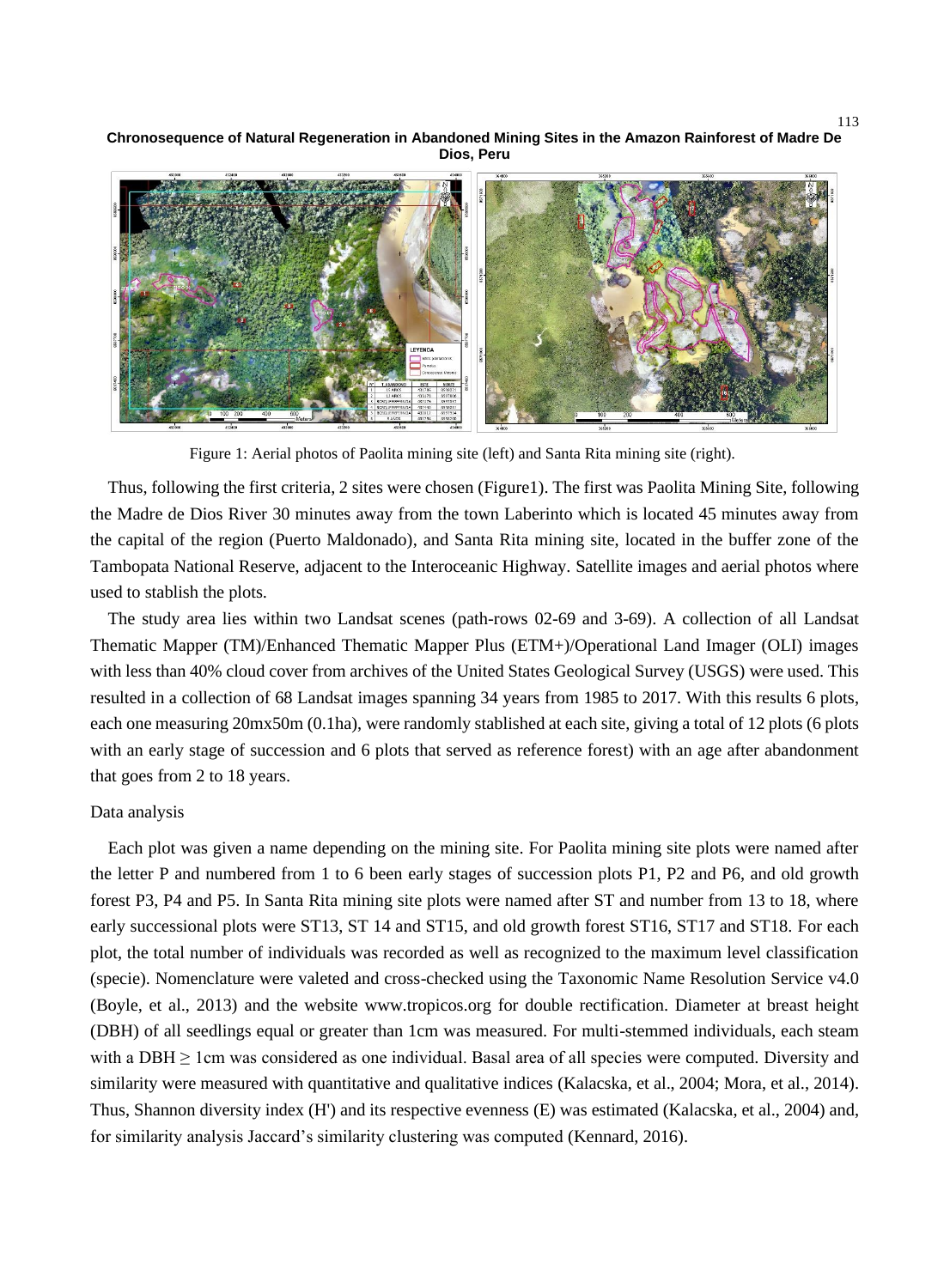**Dios, Peru**

# **3. Results and Discussion**

## Species composition

A total of 753 individuals were described in both sites, representing 144 species scattered in 44 families. The total number of individuals and species on each mining site were significantly different. At Paolita 436 individuals and 164 species were identified whereas at Santa Rita 317 individuals and 120 were found. The results showed a variation of species and individuals along the successional stage gradient as well as the dominance of some species. Number of individuals per plot and species composition was variable. It was expected (Wilkinson, 1999) that the number of seedlings of all species will decrease and become even as the stage of regeneration increases due its light demanding or shade tolerance. As other studies found (Peterson & Heemsker, 2001 and Liebsch , et al., 2008, et al.), it was confirmed that seedlings in old stages of regeneration were small in number compared with early stages. Early successional stages had a higher quantity of pioneer species and, although some pioneer species were found in remnant forest (P4&ST16) suggesting that at some point old growth forest were perturbated, results showed that there are some families exclusive to early and old stages (URTICACEAE and SAPOTASEA respectively) while others are present in all stages (MORACEAE). See Table 1. Stem density also changes along the years after abandonment together with dominance. For example, in Santa Rita mining site, plots with 8 years after abandonment(ST13&ST14), *Hieronyma alchorneoides* (Allemão) and *Guatteria megalophylla* (Diels) were the most representative species in early stages with a Relative Abundance (RA) equal to 20.83% and 25% respectively but, in the old grow forest the RA for both species changed significantly. Only one individual of *Guatteria megalophylla* (Diels) was found in both reference forest, and no natural regeneration of *Hieronyma alchorneoides* (Allemão) was found in old stages. In Paolita mining site, *Ochroma pyramidale* (Cav. ex Lam.) Urb. and *Cecropia pachystachya* Trécul were two of the most abundant species in plot P2 (2 years after abandonment) with a RA equal to 41.79% and 17.91% respectively but, as the forest matures in age ( $P6 = 6$  years) the RA of both species changed dramatically (1.8% and 3.64% respectively) and these two were not found in old growth forest. Presence or absence of some species generally suggest that the area has been perturbed at some point of its successional growth. Pioneer species, such as *Hieronyma alchorneoides, Ochroma pyramidale* and *Cecropia pachystachya* are early successional species or pioneer species with rapid growth, low nutrient requirement but highly light requirement (Kennard, 2016). Also, basal area (Relative Dominance) will change across successional stages as seen in the results. Early stages in Santa Rita's plot ST13&ST15 had a Relative Dominance (RD) of 33.26% and 23.25% for *Cecropia pachystachya* Trécul and *Ocotea obovata* (Ruiz & Pav.) Mez respectively while plots in Paolita showed a RD of 49.99% and 19.81% for *Muntingia calabura* L. and *Zanthoxylum rhoifolium* Lam. respectively.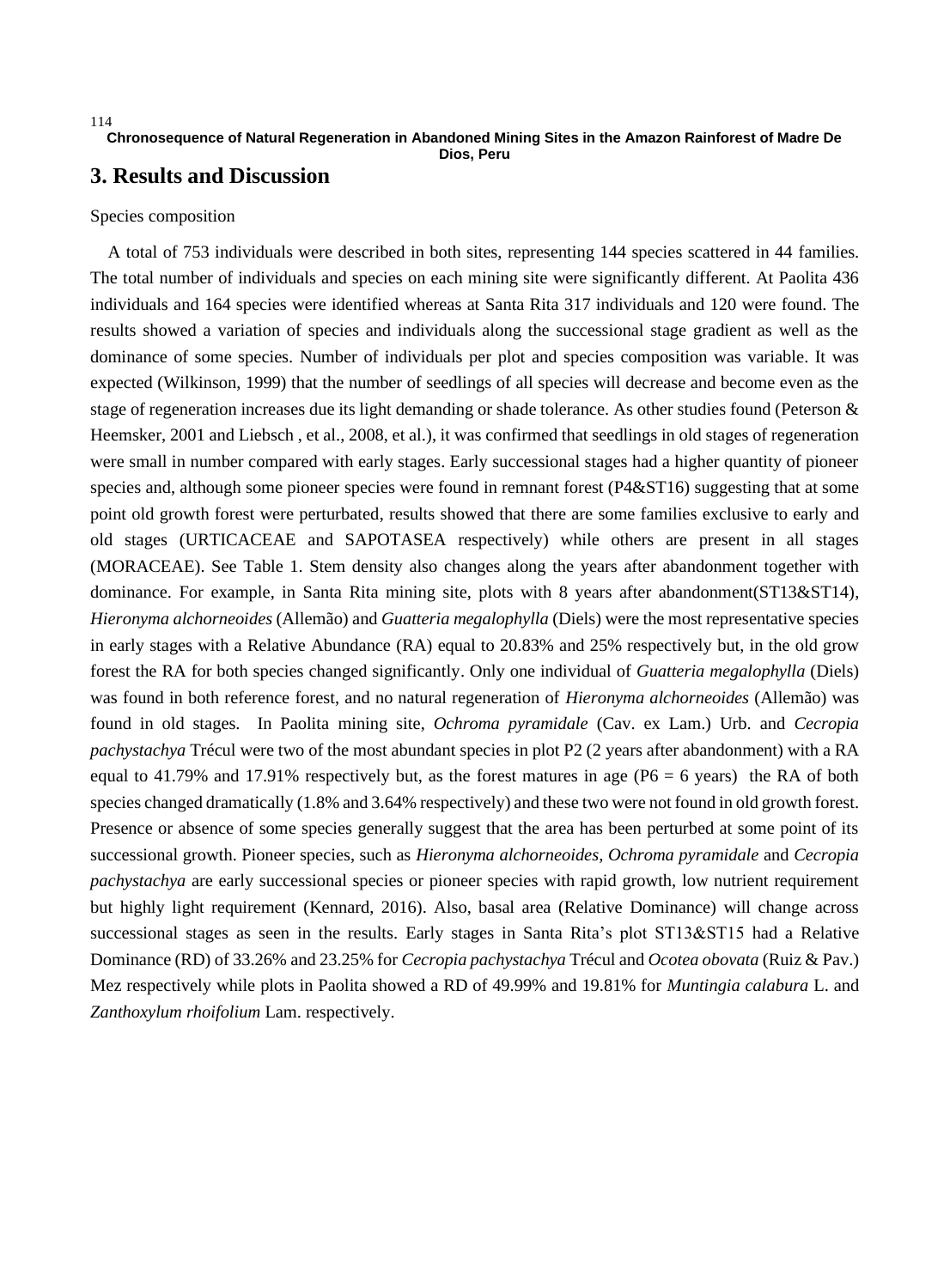Table 1: Structure composition of families found in Paolita mining site (P) and Santa Rita mining site (ST). Plots are arranged from early successional stages (upper row) to old growth stages (downer row). Only families with a composition major or equal to 6% are represented in this table

|                 |                        | Composition | $N°$ of        |                |                      | Composition | $N°$ of        |
|-----------------|------------------------|-------------|----------------|----------------|----------------------|-------------|----------------|
|                 | Family                 | (9/0)       | species        |                | Family               | (9/0)       | species        |
| <b>ST</b><br>13 | <b>MELASTOMATACEAE</b> | 27.08       | $\mathbf{1}$   |                | <b>MALVACEAE</b>     | 49.25       | $\mathfrak{D}$ |
|                 | PHYLLANTHACEAE         | 20.83       | 1              |                | <b>URTICACEAE</b>    | 17.91       | 1              |
|                 | <b>URTICACEAE</b>      | 18.75       | 1              | P <sub>2</sub> | <b>MORACEAE</b>      | 14.93       | 1              |
|                 | <b>MALVACEAE</b>       | 12.50       | $\overline{2}$ |                |                      |             |                |
|                 | <b>EUPHORBIACEAE</b>   | 8.33        | 1              |                |                      |             |                |
| <b>ST</b><br>14 | <b>ANNONACEAE</b>      | 25.00       | 1              |                | <b>FABACEAE</b>      | 25.45       | 5              |
|                 | PHYLLANTHACEAE         | 21.43       | 1              | <b>P6</b>      | <b>ANNONACEAE</b>    | 16.36       | 2              |
|                 | MELASTOMATACEAE        | 16.67       | $\overline{2}$ |                | <b>EUPHORBIACEAE</b> | 9.09        | 2              |
|                 | <b>APOCYNACEAE</b>     | 11.90       | 1              |                | <b>MORACEAE</b>      | 7.27        | 3              |
|                 | <b>EUPHORBIACEAE</b>   | 7.14        | 3              |                | <b>URTICACEAE</b>    | 7.27        | 3              |
| <b>ST</b><br>15 | <b>MELASTOMATACEAE</b> | 26.09       | $\overline{2}$ | P <sub>3</sub> | <b>MORACEAE</b>      | 17.76       | $\overline{4}$ |
|                 | <b>ANNONACEAE</b>      | 19.57       | 1              |                | <b>MYRISTICACEAE</b> | 14.95       | 2              |
|                 | <b>MALVACEAE</b>       | 13.04       | 1              |                | <b>FABACEAE</b>      | 11.21       | 5              |
|                 | <b>FABACEAE</b>        | 10.87       | $\overline{4}$ |                | <b>ANNONACEAE</b>    | 9.35        | 3              |
|                 | PHYLLANTHACEAE         | 10.87       | 1              |                | <b>SAPOTACEAE</b>    | 7.48        | 5              |
|                 | <b>CLUSIACEAE</b>      | 8.70        | 1              |                |                      |             |                |
| <b>ST</b><br>16 | <b>FABACEAE</b>        | 14.13       | 7              | <b>P4</b>      | <b>MYRISTICACEAE</b> | 14.78       | 3              |
|                 | <b>ANNONACEAE</b>      | 8.70        | $\overline{4}$ |                | <b>ANNONACEAE</b>    | 13.91       | 3              |
|                 | MELASTOMATACEAE        | 8.70        | $\overline{2}$ |                | <b>MORACEAE</b>      | 12.17       | 6              |
|                 | <b>SAPOTACEAE</b>      | 7.61        | 5              |                | <b>SAPOTACEAE</b>    | 10.43       | 4              |
|                 | <b>MELIACEAE</b>       | 6.52        | $\overline{2}$ |                | <b>MALVACEAE</b>     | 7.83        | 2              |
|                 |                        |             |                |                | <b>MELIACEAE</b>     | 6.96        | 3              |
| <b>ST</b><br>17 | <b>MORACEAE</b>        | 21.28       | $\overline{4}$ |                | <b>MORACEAE</b>      | 25.00       | 6              |
|                 | MELASTOMATACEAE        | 19.15       | 1              |                | <b>ANNONACEAE</b>    | 9.78        | 3              |
|                 | POLYGONACEAE           | 17.02       | 1              | <b>P5</b>      | <b>MALVACEAE</b>     | 9.78        | 3              |
|                 | <b>APOCYNACEAE</b>     | 6.38        | 1              |                | <b>MYRISTICACEAE</b> | 8.70        | 3              |
|                 | <b>FABACEAE</b>        | 6.38        | 3              |                | <b>SAPOTACEAE</b>    | 8.70        | 3              |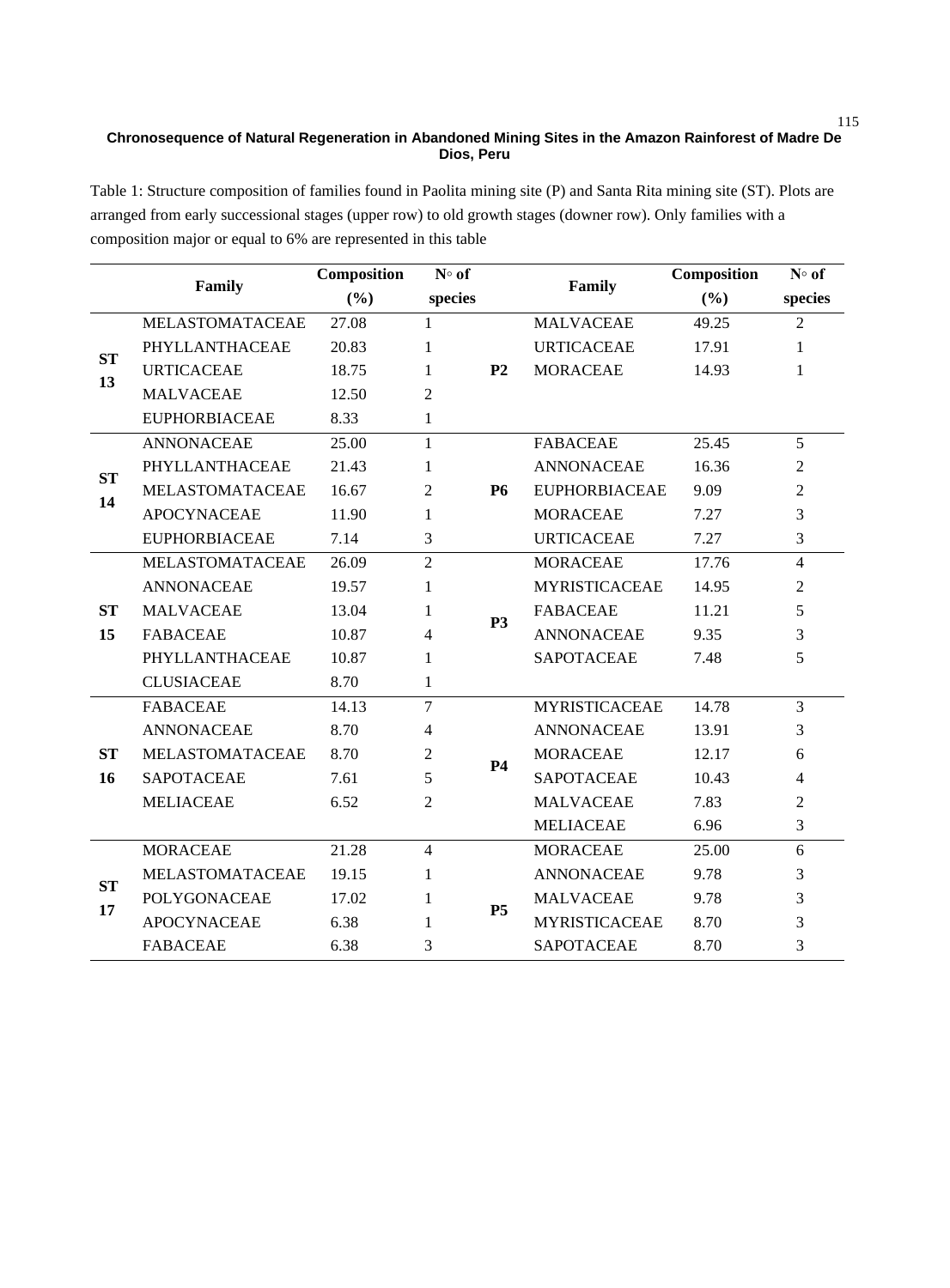Diversity and similarity measurements

116

Wilkinson (1999)proposed that immediately after the disturbance of an ecosystems, low levels of diversity is expected and as the successional stage increases, diversity will increase proportionally (Intermediate Disturbance Hypothesis). Not only our results agree with this hypothesis but also the results from several studies (Kalacska, et al., 2004; Mora, et al., 2014; Peterson,et al., 2001).



Figure 2: Paolita and Santa Rita's individuals and species composition (left). Shannon's diversity values of all plots (right)

As seen in Figure 2 and Table 2, Low levels of biodiversity, species and individuals were found in early stages and showed progressive increase over time. A significant difference in diversity was found not only within plots but also between mining sites (Paolita had higher diversity than Santa Rita mining site). In Paolita, the most resent disturbed plot (P2) showed the lowest level of diversity among all study plots, consecutively plot P6 (6 years successional stage) showed a remarkable diversity, almost similar of the remnant forest. Remnant forest showed in Paolita mining site showed an oscillation of diversity values as well as in its structural composition and, compared with Santa Rita mining site, early stages also presented low but increasing levels of diversity. When the data was computed, plot ST16 and ST17 (both old growth forest) presented a significant difference in diversity (ST16 = 3.73 and ST17 = 2.60). This significantly difference between these two old growth forest's diversity and number of individuals made us suggest that 1) although plots in Santa Rita are older than the stablished in Paolita and despite the fact that Santa Rita is located in the Tambopata National Reserve's buffer zone, the pressure over the land its proved to be higher (Asner et al. 2013)since its proximity to the Interoceanic Highway (Caballero Espejo, et al., 2018), 2) soil condition varies between sites and plots. Moran, et al. (2000) inicates that soil fertility greatly influences seccondary succession and that nutrients are stock in the vegetation rather than the soil itself. Thus, with a simple visual identification of soil properties, we found that soil in Santa Rita where secondary forest was present was sandy (Podzol) indicating that leaching of nutrients was hiegher. Therefore, having sandy soils and low nutrients avobe-ground gives as results less individuals and diversity with a slow recovery. Paolita, in the other hand, presented a different type of soil, where alluvial rocks were predominant, its proximity to the Madre de Dios river makes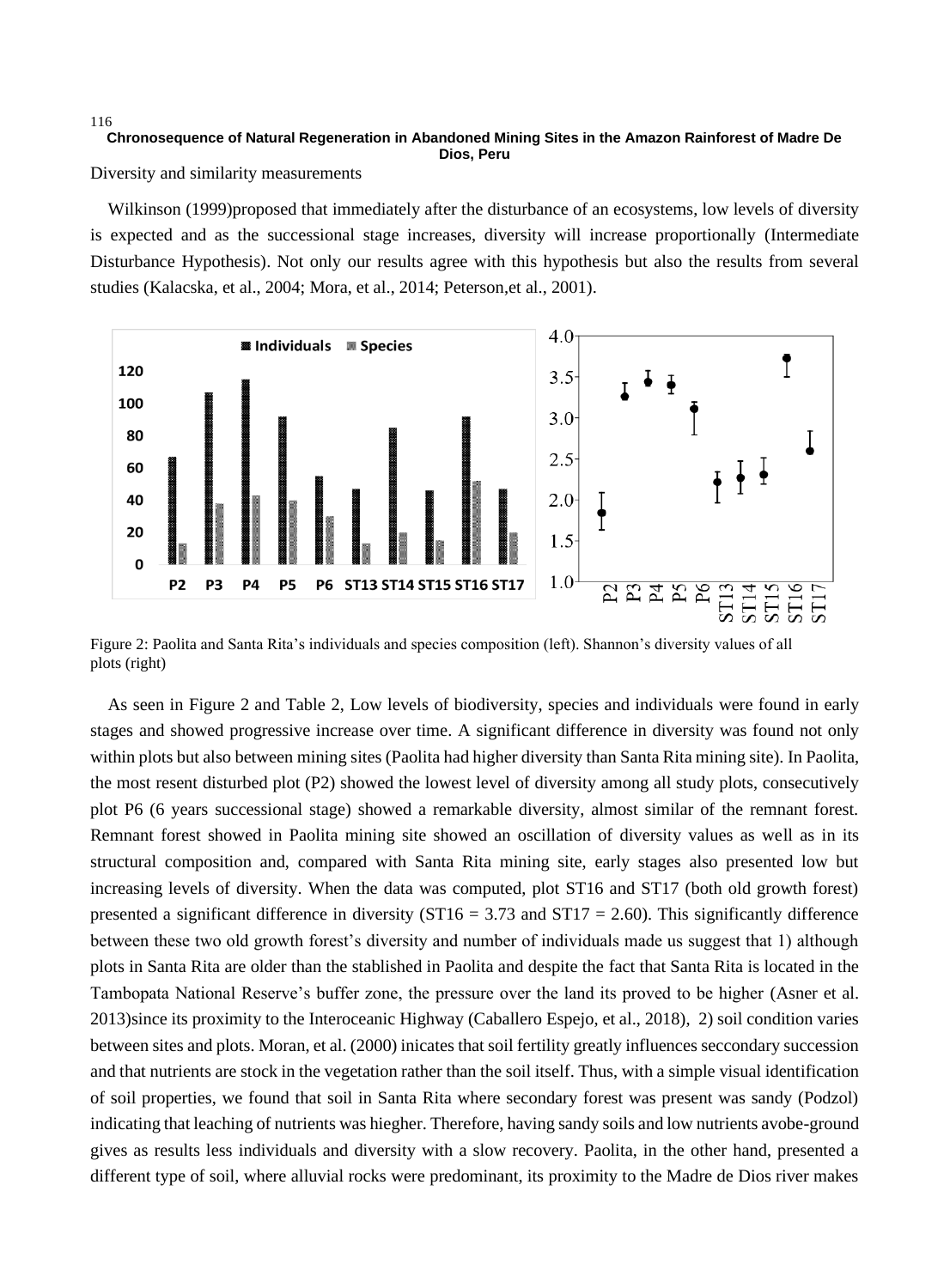the soil much richer in nutrients which increases favorable conditions for the forest recovery (Jordan, 1985) even when disturbed. Plot P6 is an example of how fast the area could recover giving a great expectancy over P2 (2 years after abandonment) to follow the same trent (Liebsch, et al. 2008). Finally, 3) although both sites presented extreme pioneers, we proposed that nearby remnant forest accelerates recovery of disturbed areas and that the isolation of remnant forest and how far are located from the early stages could suggest lower or higher levels of diversity affecting recovery after disturbance.

Thus, to address this hypothesis we conducted a Jaccard's similarity clustering (Figure 3). This index was used to find floristic similarity between successional forest and old grown forest (Kalacska, et al., 2004). In the clustering graphic the similarity distance goes from 0 (0% of similarity) and 1 (100% similarity).



Figure 3: Jaccard's similarity clustering computed for both mining sites suggested that nearby remnant forest in Santa Rita has effect over natural regeneration over secondary succession.

117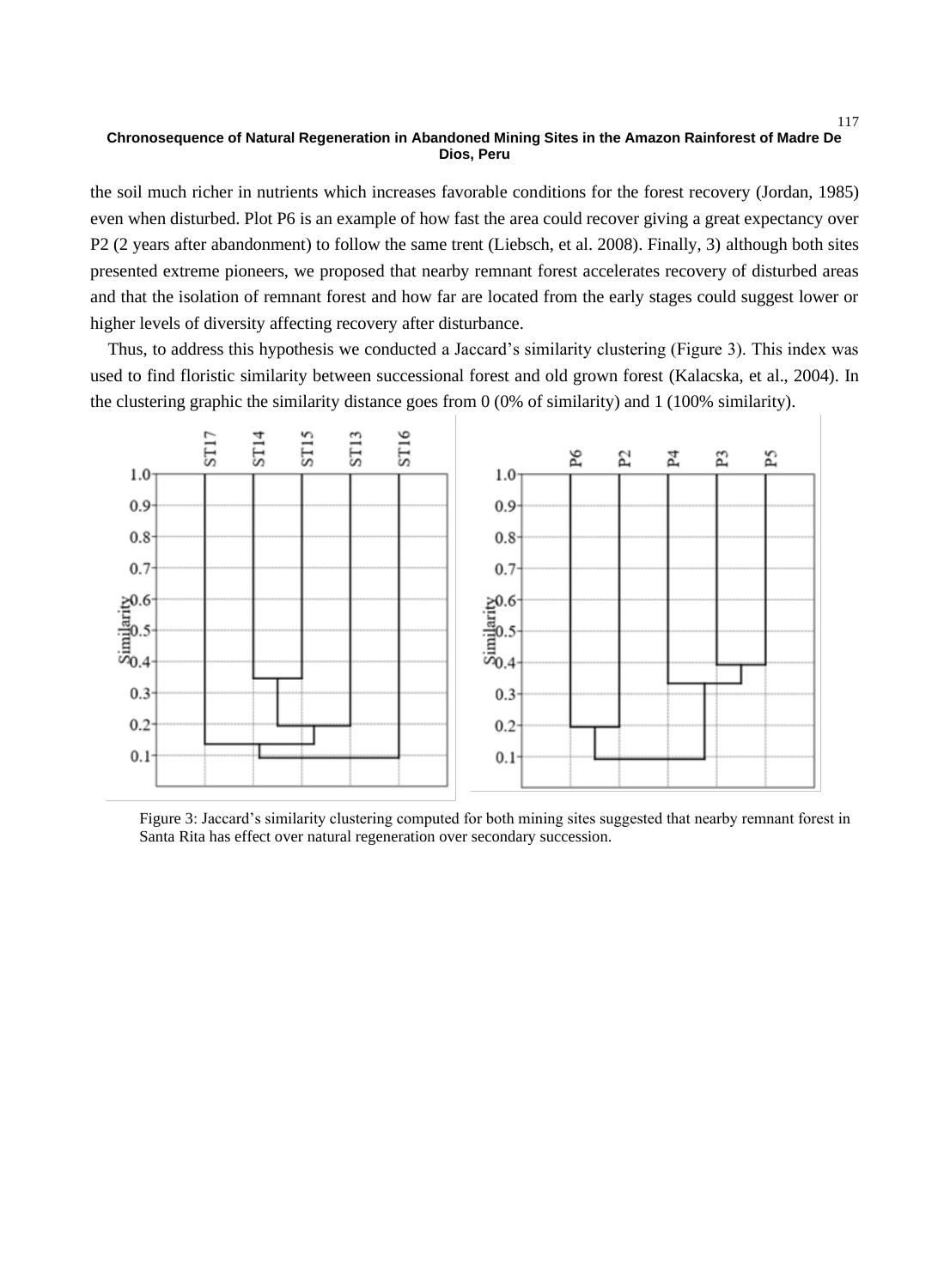#### 118

### **Chronosequence of Natural Regeneration in Abandoned Mining Sites in the Amazon Rainforest of Madre De Dios, Peru**

| <b>Plots</b>   | <b>SHANNON</b> | <b>Evenness</b> | <b>Individuals</b> |                | <b>Years after</b> |
|----------------|----------------|-----------------|--------------------|----------------|--------------------|
|                | (H')           | $(\mathbf{J}')$ |                    | <b>Species</b> | abandonment        |
| P <sub>2</sub> | 1.84           | 0.72            | 67                 | 13             | $\mathbf{2}$       |
| <b>P6</b>      | 3.11           | 0.91            | 55                 | 30             | 5                  |
| P <sub>3</sub> | 3.26           | 0.90            | 107                | 38             | RF                 |
| <b>P4</b>      | 3.44           | 0.92            | 115                | 43             | RF                 |
| <b>P5</b>      | 3.40           | 0.92            | 92                 | 40             | RF                 |
| <b>ST13</b>    | 2.22           | 0.86            | 47                 | 13             | 8                  |
| <b>ST14</b>    | 2.27           | 0.76            | 85                 | 20             | 8                  |
| <b>ST15</b>    | 2.31           | 0.85            | 46                 | 15             | 15                 |
| <b>ST16</b>    | 3.73           | 0.94            | 92                 | 52             | RF                 |
| <b>ST17</b>    | 2.60           | 0.87            | 47                 | 20             | RF                 |

Table 2: Detailed summary of data from Paolita and Santa Rita's plots indicate that as the successional stage of regeneration increases, levels of biodiversity increases in a proportional way.

Thus, clustering analysis showed that the closest similarity between early successional stage (P6) and old grown forest (P4) was 18%, both plots 713m away from each other, and the less similarity was found between P2 (early successional stage) &P3 (old growth forest), these two plots were 100% dissimilar and both plots 616m away from each other. For Santa Rita the closes similarity was found between plot ST17&ST15 (old growth forest and early stage respectively) with a similarity equal to 18%, both plots 124m away from each other, and the lest similarity was found between plots ST13&ST16 with a similarity equal to 2%, both plots 544m away from each other. From these results we could corelate diversity and similarity between plots at each site. Even though in both sites, the closest similarities between early stages and old growth forest is the same (18%) and considering the distance between plots, suggest that there is no significant influence of remnant forest over species composition and recovery in Paolita since these plots (P6&P4) are considerably far from each. This observation has relation with the study presented by (Tabarelli, Mantovani, & Peres, 1999) on how fragmentation affects diversity. Another factor for boosting the recovery observed in Paolita might be caused by the Madre de Dios river itself which could serve as a natural corridor for seed dispersal (Tewksbury, et al., 2002) and, following the same statement, in Santa Rita mining site, similarity between plots ST17&ST15 suggest that remnant forest has influenced over the recovery of early stages of regeneration due its proximity from each other but, considering that ST17 has a low diversity level and the forest fragmentation is considerably higher, it also caused a low-diversity regeneration present in early stages, even when plots in this area are older than those stablished in Paolita.

# **4. Conclusion**

The impact produced by gold mining over forest lost has been studied previously by Caballero Espejo, et al., (2018) and several reforestation trials have been conducted in the last decade (Román - Dañobeyta , et al., 2015). Between 1987 and 2017 nearly 100,000ha of forest were lost and, as seen during the process of making this paper, it is more likely that this number has already been surpassed. Ecological restoration is far to be accomplished due the severity of the degradation not only above-ground but soil itself. Results proved that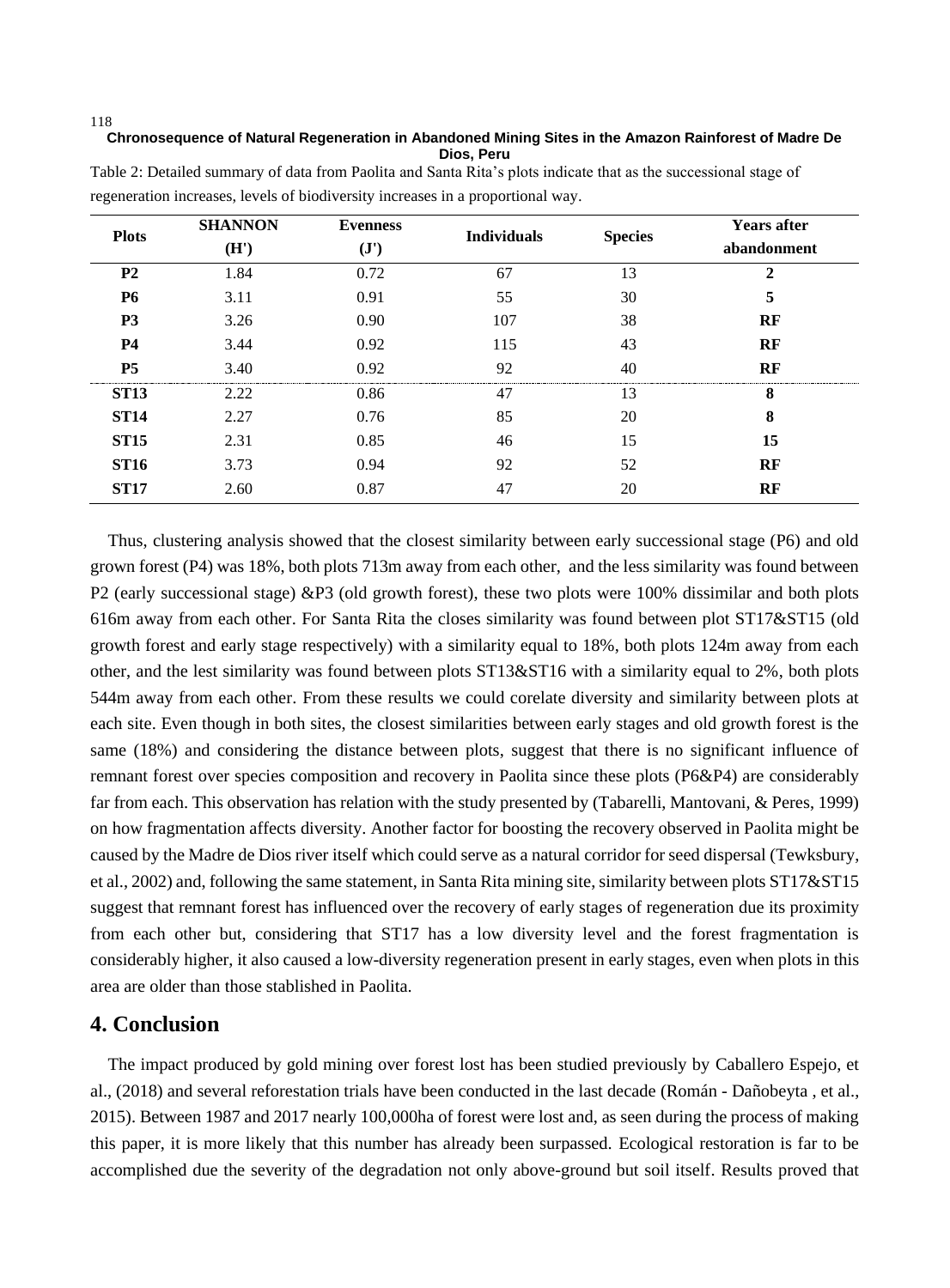forest regeneration could be achieve in at least 6 years after abandonment as seen in Paolita (Table2) but we must consider that there are several factors that might and might not boost natural regeneration although nature has a high resilience over disturbances; severe deforestation, forest fragmentation and soil condition directly affects natural regeneration. We might conclude that nearby remnant forest might not have a direct influence over regeneration as results from Paolita showed (Figure 3), but instead several factors influence the recovery of degraded tropical forest. For a deeply understanding of the recovery of degraded forest, the addition of some other factors (seed bank, proximity of remnant forest to the degraded area, etc.) is required. This study focused on the passive ecological restoration of the tropical rainforest ecosystem. There are some studies that proposed different approaches of restoration or reforestation (Attiwill, 1994; Romell, et al., 2008, Pereira, et al., 2008; et al.) but given the scale of deforestation seen in Madre de Dios, a holistic approach that include stakeholders and other actors as part of the restoration of this valuable ecosystem is needed.

# **Acknowledgment**

This study was made possible through the funding of the United States Agency for International Development (USAID) under the terms of USAID/WFU Cooperative Agreement No. AID-527-A-16-00001 to establish the Centro de Innovación Científica Amazónica (CINCIA). Additional funding was provided by the World Wildlife Fund (Agreement OT11) and the Wake Forest Center for Energy, Environment, and Sustainability.

# **References**

- [1]. Asner, G. P., Llactallo, W., Tupayachi, R., & Raez Luna, E. (2013). Elevated rates of gold mining in the Amazon revealed through high-resolution monitoring. *Proceedings of the National Academy of Sciences of the United States of America, 110*, 18454-18459. doi:10.1073/pnas.1318271110
- [2]. Boyle, B., Hopkins , N., Zhenyuan , L., Raygoza Garay, J. A., Mozzherin, D., Rees, T., . . . Enquist, B. J. (2013). The taxonomic name resolution service: an online tool for automated standardization of plant names. *BMC Bioinformatics, 14*(16), 1-14.
- [3]. Caballero Espejo, J., Messinger, M., Román Dañobeytia, F., Ascorra , C., Fernandez, L. E., & Silman, M. (2018). *Deforestation and Forest Degradation Due to Gold Mining in the Peruvian Amazon: A 34-year Perspective.* Remote Sensing. doi:doi:10.3390/rs10121903
- [4]. Chazdon, R. L. (2014). *Second Growth: The Promise of Tropical Forest Regeneration in an Age of Deforestation.* Chigago, Illinois, USA: University of Chigago Press.
- [5]. Connell, J. H. (1978, March 24). Diversity in Tropical Rain Forests and Coral Reefs. *Science, 199*(4335), 1302- 1310.
- [6]. Gentry, A. H. (1988). Tree species richness of upper Amazonian forests. *Ecology*, 156-159.
- [7]. Holdridge, L. (1966). *Life Zone Ecology.* San Jose, Costa Rica: Tropical Science Center. Recuperado el 2011
- [8]. Instituto Nacional de Estadistica e Informatica [INEI]. (2017). *Censo 2017.* Lima: INEI.
- [9]. Jordan, C. F. (1985). *Nutrien Cycling in Tropical Forest Ecosystems.* Georgia: John Wiley & sons.